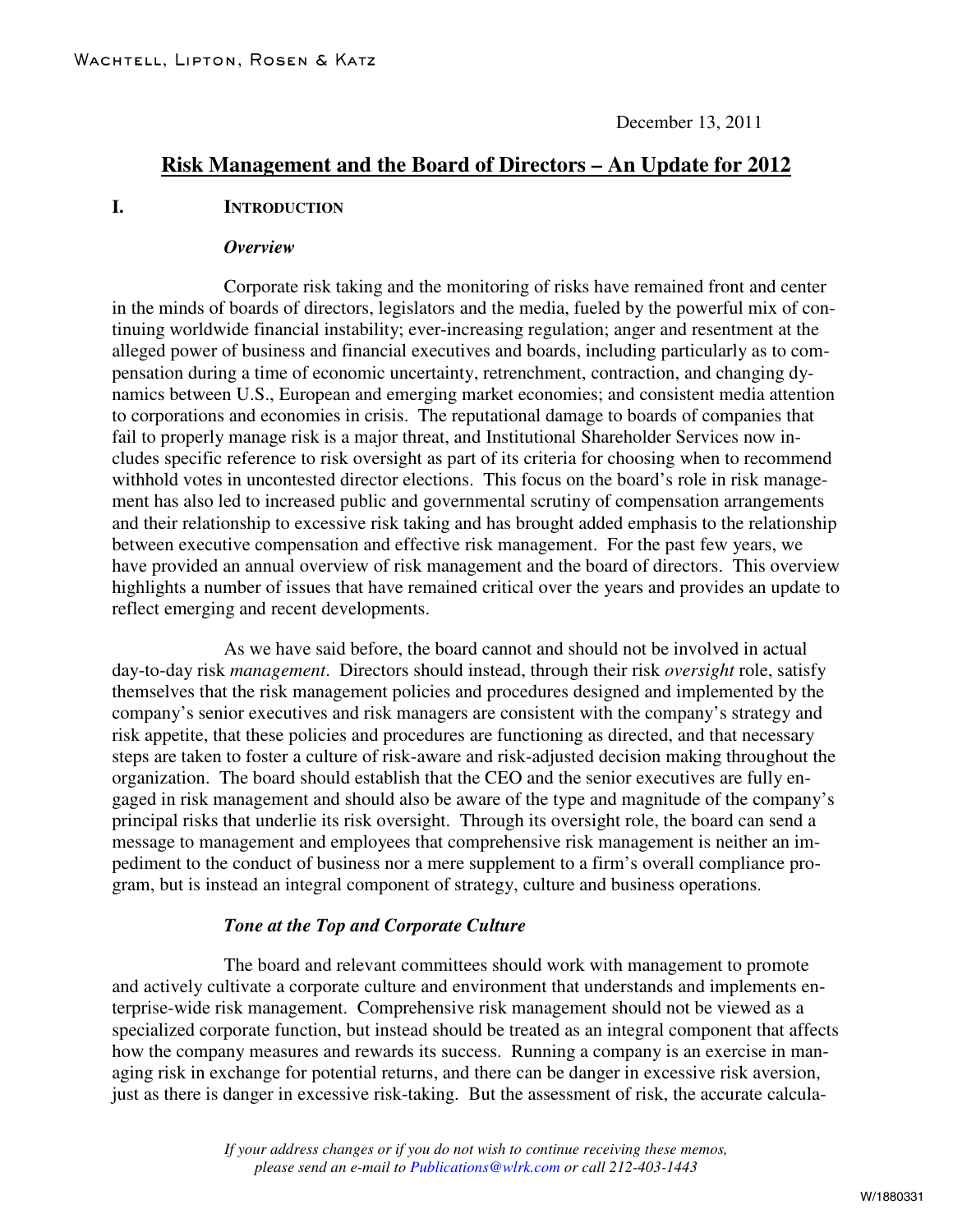tion of risk versus reward, and the prudent mitigation of risk should be incorporated into all business decision-making. In setting the appropriate "tone at the top," transparency, consistency and communication are key: the board's vision for the corporation, including its commitment to risk oversight, ethics and intolerance of compliance failures, should be communicated effectively throughout the organization. Risk management policies and procedures and codes of conduct and ethics should be incorporated into the company's strategy and business operations, with appropriate supplementary training programs for employees and regular compliance assessments.

### **II. THE RISK OVERSIGHT FUNCTION OF THE BOARD OF DIRECTORS**

A board's risk oversight responsibilities derive primarily from state law fiduciary duties, federal and state laws and regulations, stock exchange listing requirements, and certain established (and evolving) best practices, both domestic and worldwide:

### *Fiduciary Duties*

The Delaware courts have taken the lead in formulating the national legal standards for directors' duties for risk management. The Delaware courts have developed the basic rule under the *Caremark* line of cases that directors can only be liable for a failure of board oversight where there is "sustained or systemic failure of the board to exercise oversight—such as an utter failure to attempt to assure a reasonable information and reporting system exists," noting that this is a "demanding test." *In re Caremark [International](http://www.wlrk.com/docs/INRECAREMARKINTERNATIONALINCDERIVATIVELITIGATION.pdf) Inc. Derivative Litigation*, 698 A.2d 959, 971 (Del. Ch. [1996\).](http://www.wlrk.com/docs/INRECAREMARKINTERNATIONALINCDERIVATIVELITIGATION.pdf) Delaware Court of Chancery decisions since *Caremark* have expanded upon that holding, while reaffirming its fundamental standard. The plaintiffs in *In [re](http://courts.delaware.gov/opinions/download.aspx?ID=118110) Citigroup Inc. [Shareholder](http://courts.delaware.gov/opinions/download.aspx?ID=118110) Derivative Litigation*, decided in 2009, alleged that the defendant directors of Citigroup had breached their fiduciary duties by not properly monitoring and managing the business risks that Citigroup faced from subprime mortgage securities, and by ignoring alleged "red flags" that consisted primarily of press reports and events indicating worsening conditions in the subprime and credit markets. The court dismissed these claims, reaffirming the "extremely high burden" plaintiffs face in bringing a claim for personal director liability for a failure to monitor business risk and that a "sustained or systemic failure" to exercise oversight is needed to establish the lack of good faith that is a necessary condition to liability.

More recently, in *Goldman Sachs Group, Inc. [Shareholder](http://courts.delaware.gov/opinions/download.aspx?ID=161650) Litigation*, decided in October 2011, the court dismissed claims against directors of Goldman Sachs based on allegations that they failed to properly oversee the company's alleged excessive risk taking in the subprime mortgage securities market and caused reputational damage to the company by hedging risks in a manner that conflicted with the interests of its clients. Chief among the plaintiffs' allegations was that Goldman Sachs' compensation structure, as overseen by the board of directors, incentivized management to take on ever riskier investments with benefits that inured to management but with the risks of those actions falling to the shareholders. In dismissing the plaintiffs' *Caremark* claims, the court reiterated that, in the absence of "red flags," the manner in which a company evaluates the risks involved with a given business decision is protected by the business judgment rule and will not be second-guessed by judges.

Overall, these cases reflect that it is difficult to show a breach of fiduciary duty for failure to exercise oversight and that the board is not required to undertake extraordinary ef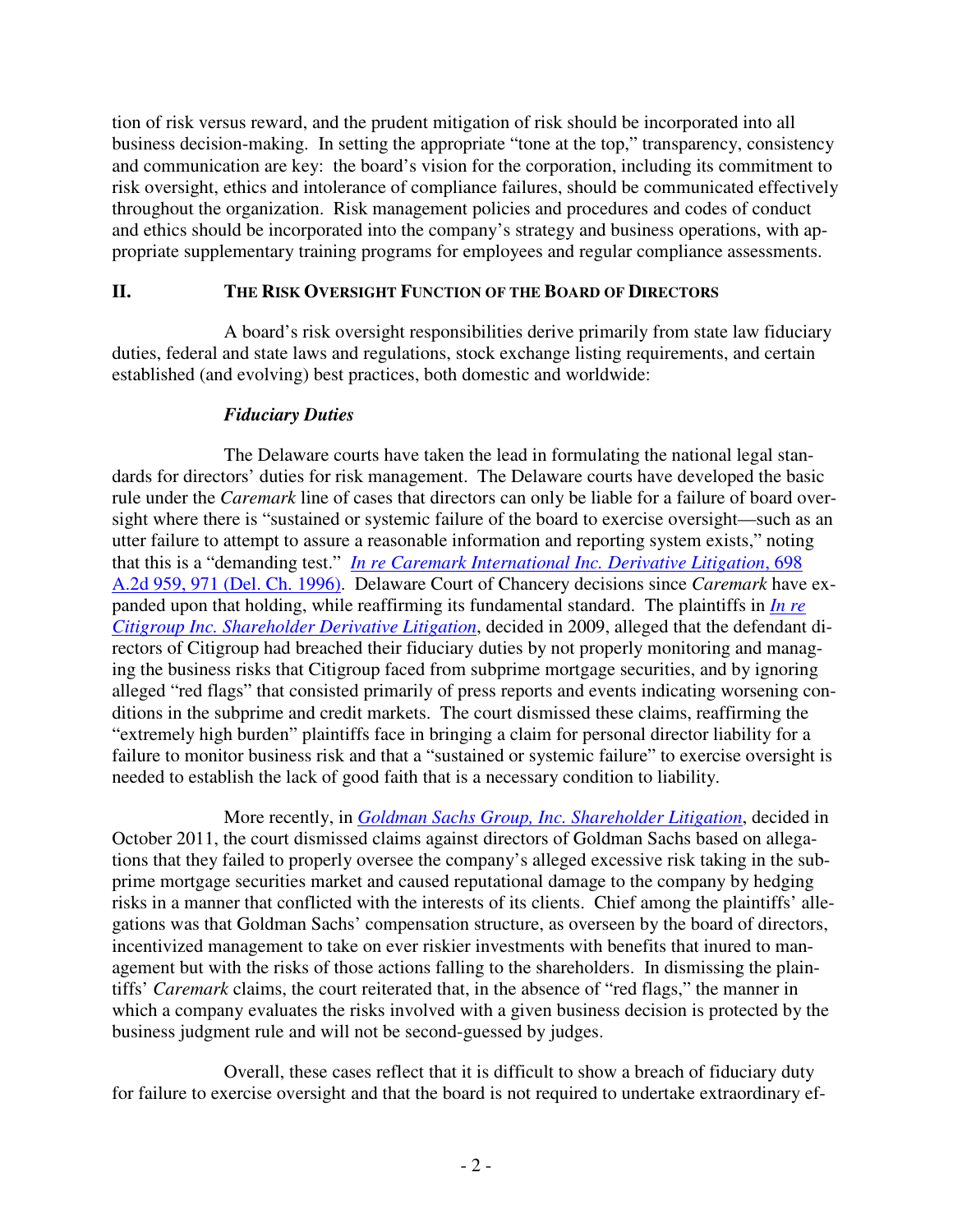forts to uncover non-compliance within the company, provided a monitoring system is in place. Nonetheless, while it is true that the Delaware Supreme Court has not indicated a willingness, to date, to alter the strong protection afforded to directors under the business judgment rule which underpins *Caremark* and its progeny, boards should keep in mind that cases involving particularly egregious facts and circumstances and substantial shareholder losses could lead to a stricter standard, particularly at the trial court level. Companies should adhere to reasonable and prudent practices and should not structure their risk management policies around the minimum requirements needed to satisfy the business judgment rule.

# *Federal Laws and Regulations*

*Dodd-Frank.* The Dodd-Frank Act created new federally mandated risk management procedures principally for financial institutions. Dodd-Frank requires bank holding companies with total assets of \$10 billion or more, and certain other non-bank financial companies as well, to have a separate risk committee which includes at least one risk management expert with experience managing risk of large companies.

*Securities and Exchange Commission.* In 2010, the SEC added requirements for proxy statement discussion of a company's board leadership structure and role in risk oversight. Companies are required to disclose in their annual reports the extent of the board's role in risk oversight, such as how the board administers its oversight function, the effect that risk oversight has on the board's process (*e.g.*, whether the persons who oversee risk management report directly to the board as whole, to a committee, such as the audit committee, or to one of the other standing committees of the board) and whether and how the board, or board committee, monitors risk.

The SEC proxy rules also require a company to discuss the extent that risks arising from a company's compensation policies are reasonably likely to have a "material adverse effect" on the company. A company must further discuss how its compensation policies and practices, including that of its non-executive officers, relate to risk management and risk-taking incentives.

# *Industry-Specific Guidance and General Best Practices Manuals*

Various industry-specific regulators and private organizations publish suggested best practices for board oversight of risk management. Examples include reports by the [National](http://www.nacdonline.org/Resources/Interview.cfm?ItemNumber=2263) Association of Corporate Directors [\(NACD\)—Blue](http://www.nacdonline.org/Resources/Interview.cfm?ItemNumber=2263) Ribbon Commission on Risk Governance and the Committee of Sponsoring Organizations of the Treadway Commission (COSO). The 2009 NACD report provides guidance on and principles for the board's risk oversight activities, the relationship between strategy and risk, and the board's role in relation to particular categories of risk. These principles include understanding key drivers of success and risks in the company's strategy, crafting the right relationship between the board and its standing committees as to risk oversight, establishing and providing appropriate resources to support risk management systems, monitoring potential risks in the company's culture and incentive systems and developing an effective risk dialogue with management.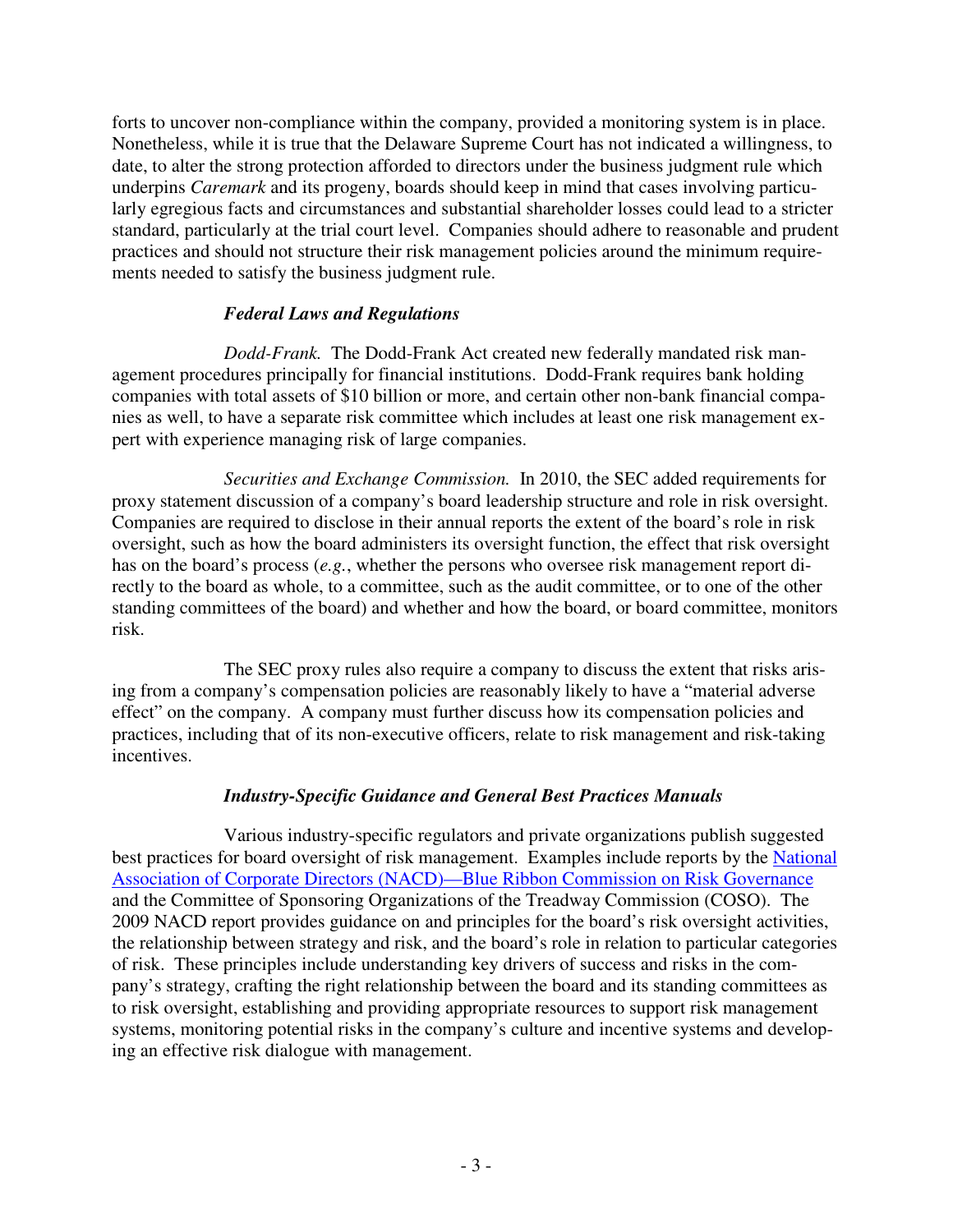COSO published an internationally recognized enterprise risk management framework in [2004](http://www.coso.org/documents/COSO_ERM_ExecutiveSummary.pdf). The COSO approach presents eight interrelated components of risk management: the internal environment (the tone of the organization), setting objectives, event identification, risk assessment, risk response, control activities, information and communications, and monitoring. A COSO 2009 enterprise risk [management](http://www.coso.org/documents/COSOBoardsERM4pager-FINALRELEASEVERSION82409_001.pdf) release recommends concrete steps for boards, such as understanding a company's risk philosophy and concurring with its risk appetite, reviewing a company's risk portfolio against that appetite, and knowing the extent to which management has established effective enterprise risk management and is appropriately responding in the face of risk. In its 2010 [progress](http://www.coso.org/documents/Board-Risk-Oversight-Survey-COSO-Protiviti_000.pdf) report, COSO recommends that the board focus, at least annually, on whether developments in a company's business or the overall business environment have "resulted in changes in the critical assumptions and inherent risks underlying the organization's strategy." By understanding and emphasizing the relationship between critical assumptions underlying business strategy and risk management, the board can strengthen its risk oversight role.

# **III. RECOMMENDATIONS FOR IMPROVING RISK OVERSIGHT**

Risk management should be tailored to the specific company, but in general an effective risk management system will (1) adequately identify the material risks that the company faces in a timely manner; (2) implement appropriate risk management strategies that are responsive to the company's risk profile, business strategies, specific material risk exposures and risk tolerance thresholds; (3) integrate consideration of risk and risk management into business decision-making throughout the company; and (4) adequately transmit necessary information with respect to material risks to senior executives and, as appropriate, to the board or relevant committees.

Specific types of actions that the appropriate committees may consider as part of their risk management oversight include the following:

- review with management the company's risk appetite and risk tolerance, the ways in which risk is measured on an aggregate, company-wide basis, the setting of aggregate and individual risk limits (quantitative and qualitative, as appropriate), the policies and procedures in place to hedge against or mitigate risks, and the actions to be taken if risk limits are exceeded;
- review with management the categories of risk the company faces, including any risk concentrations and risk interrelationships, as well as the likelihood of occurrence, the potential impact of those risks and mitigating measures;
- review with management the assumptions and analysis underpinning the determination of the company's principal risks and whether adequate procedures are in place to ensure that new or materially changed risks are properly and promptly identified, understood and accounted for in the actions of the company;
- review with committees and management the board's expectations as to each group's respective responsibilities for risk oversight and management of specific risks to ensure a shared understanding as to accountabilities and roles;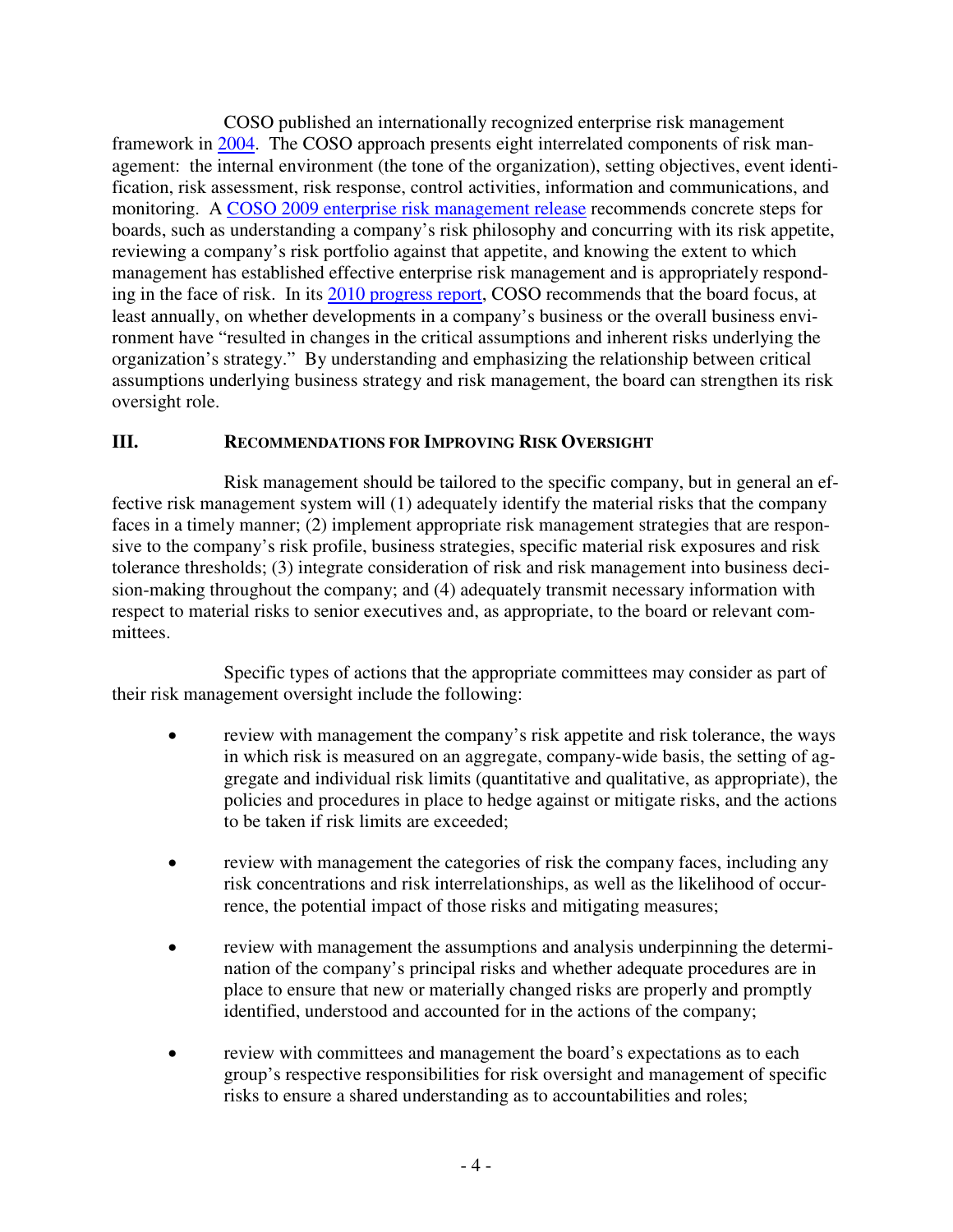- review the company's executive compensation structure to ensure it is appropriate in light of the company's articulated risk appetite and to ensure it is creating proper incentives in light of the risks the company faces;
- review the risk policies and procedures adopted by management, including procedures for reporting matters to the board and appropriate committees and providing updates, in order to assess whether they are appropriate and comprehensive;
- review management's implementation of its risk policies and procedures, to assess whether they are being followed and are effective;
- review with management the quality, type and format of risk-related information provided to directors;
- review the steps taken by management to ensure adequate independence of the risk management function and the processes for resolution and escalation of differences that might arise between risk management and business functions;
- review with management the design of the company's risk management functions, as well as the qualifications and backgrounds of senior risk officers and the personnel policies applicable to risk management, to assess whether they are appropriate given the company's size and scope of operations;
- review with management the means by which the company's risk management strategy is communicated to all appropriate groups within the company so that it is properly integrated into the company's enterprise-wide business strategy;
- review internal systems of formal and informal communication across divisions and control functions to encourage the prompt and coherent flow of risk-related information within and across business units and, as needed, the prompt escalation of information to management (and to the board or board committees as appropriate); and
- review reports from management, independent auditors, internal auditors, legal counsel, regulators, stock analysts, and outside experts as considered appropriate regarding risks the company faces and the company's risk management function.

In addition to considering the foregoing measures, the board may also want to focus on identifying external pressures that can push a company to take excessive risks and consider how best to address those pressures. In particular, companies have come under increasing pressure in recent years from hedge funds and activist shareholders to produce short-term results, often at the expense of longer-term goals. These demands may include steps that would increase the company's risk profile, for example through increased leverage to repurchase shares or pay out special dividends, or spinoffs that leave the resulting companies with smaller capitalizations. While such actions may make sense for a specific company under a specific set of circumstances, the board should focus on the risk impact and be ready to resist pressures to take steps that the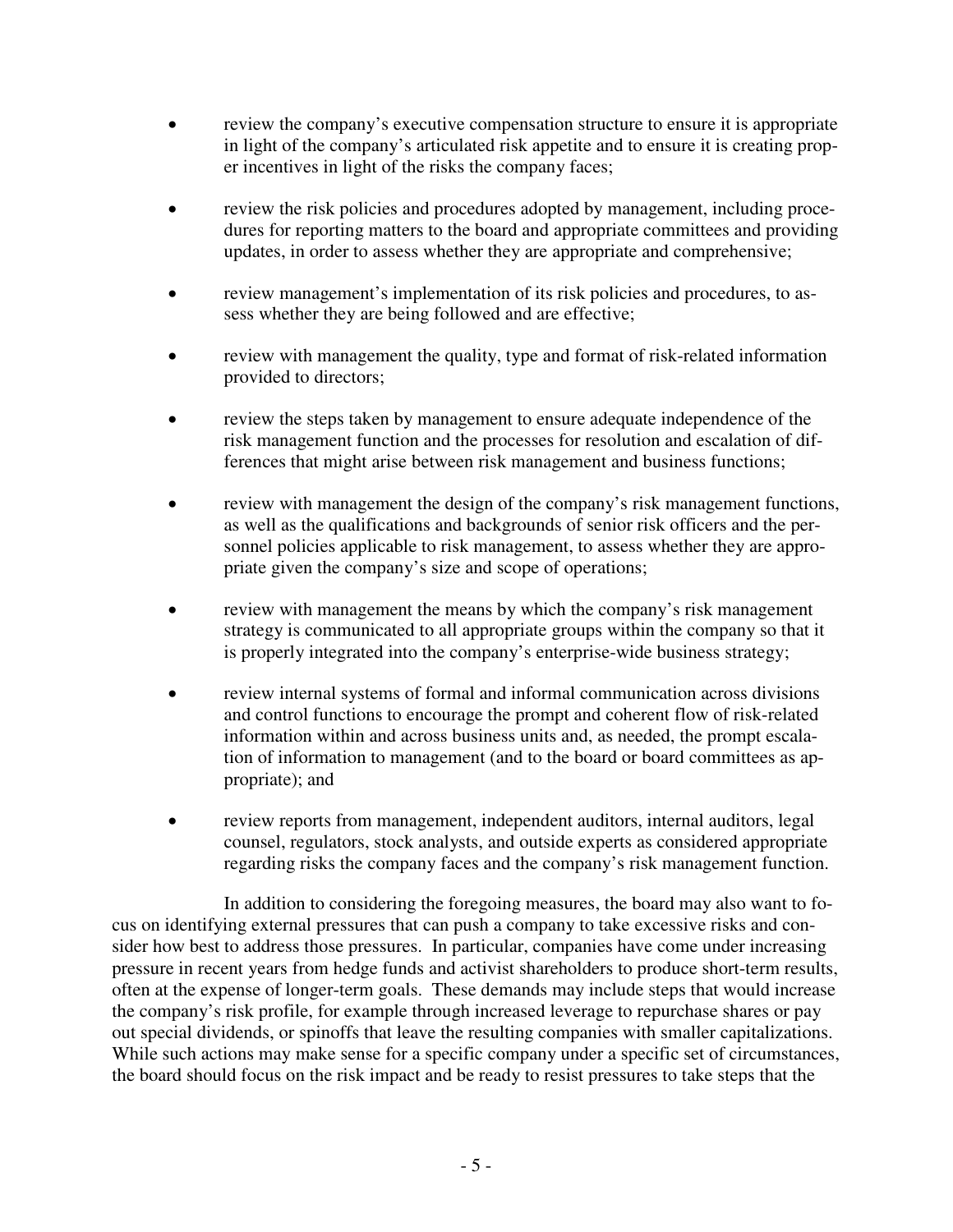board determines are not in the company's or shareholders' best interest. (See our Memorandum entitled ["Dealing](http://www.wlrk.com/webdocs/wlrknew/ClientMemos/WLRK/WLRK.13812.07.pdf) with Activist Hedge Funds" for further discussion.)

# *Situating the Risk Oversight Function*

Most boards delegate oversight of risk management to the audit committee, which is consistent with the NYSE rule that requires the audit committee to discuss policies with respect to risk assessment and risk management. Financial companies covered by Dodd-Frank must have dedicated risk management committees. The appropriateness of a dedicated risk committee at other companies will depend on the industry and specific circumstances of the company. Boards should also bear in mind that different kinds of risks may be best suited to the expertise of different committees—an advantage that may outweigh any benefit from having a single committee specialize in risk management. To date, separate risk committees remain uncommon outside the financial industry. Regardless of the delegation of risk oversight to committees, the full board should satisfy itself that the activities of the various committees are coordinated and that the company has adequate risk management processes in place.

If the company keeps the primary risk oversight function in the audit committee and does not establish a separate risk committee or subcommittee, the audit committee should schedule time for periodic review of risk management outside the context of its role in reviewing financial statements and accounting compliance. While this may further burden the audit committee, it is important to allocate sufficient time and focus to the risk oversight role.

Risk management issues may arise in the context of the work of other committees, and the decision-making in those committees should take into account the company's overall risk management system. Specialized committees may be tasked with specific areas of risk exposure. Banks, for instance, often maintain credit or finance committees, while energy companies may have public policy committees largely devoted to environmental and safety issues. Where different board committees are responsible for overseeing specific risks, the work of these committees should be coordinated in a coherent manner both horizontally and vertically so that the entire board can be satisfied as to the adequacy of the risk oversight function and the company's overall risk exposures are understood, including with respect to risk interrelationships.

The board should formally undertake an annual review of the company's risk management system, including a review of board- and committee-level risk oversight policies and procedures, a presentation of "best practices" to the extent relevant, tailored to focus on the industry or regulatory arena in which the company operates, and a review of other relevant issues such as those listed above. To this end, it may be appropriate for boards and committees to engage outside consultants to assist them in both the review of the company's risk management systems and also assist them in understanding and analyzing business-specific risks. But because risk, by its very nature, is subject to constant and unexpected change, boards should keep in mind that annual reviews do not replace the need to regularly assess and reassess their own operations and processes, learn from past mistakes, and seek to ensure that current practices enable the board to address specific major issues whenever they may arise. Where a major or new risk comes to fruition, management should thoroughly investigate and report back to the full board or the relevant committees as appropriate.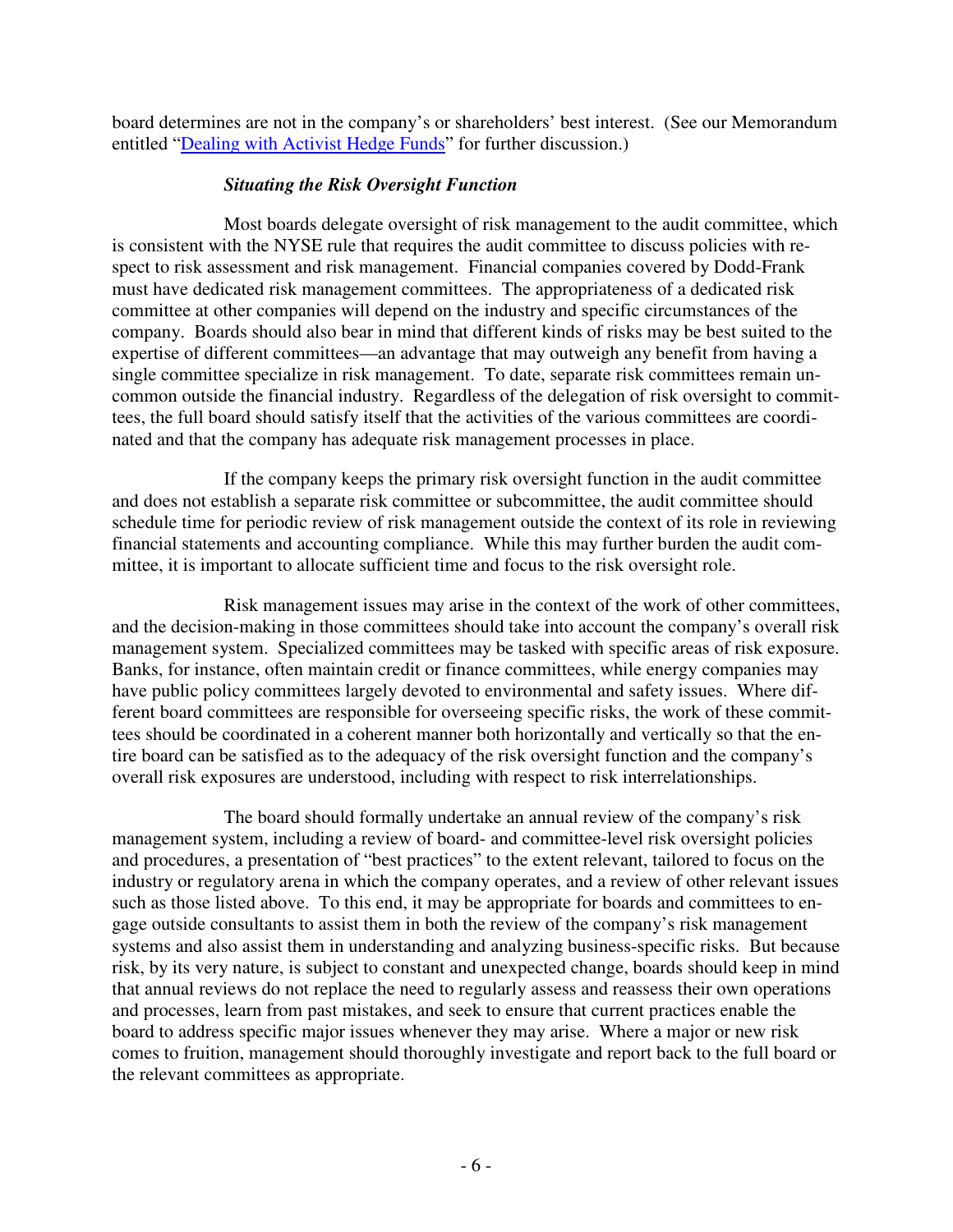### *Lines of Communication and Information Flow*

The ability of the board or a committee to perform its oversight role is, to a large extent, dependent upon the relationship and the flow of information between the directors, senior management, and the risk managers in the company. If directors do not believe they are receiving sufficient information—including information regarding the external and internal risk environment, the specific material risk exposures affecting the company, how these risks are assessed and prioritized, risk response strategies, implementation of risk management procedures and infrastructure, and the strengths and weaknesses of the overall system—they should be proactive in asking for more. Directors should work with management to understand and agree on the type, format and frequency of risk information required by the board. High-quality, timely and credible information provides the foundation for effective responses and decision-making by the board.

Any committee charged with risk oversight should hold sessions in which it meets directly with key executives primarily responsible for risk management, just as an audit committee meets regularly with the company's internal auditors and liaises with senior management in connection with CEO and CFO certifications for each Form 10-Q and Form 10-K. In addition, senior risk managers and senior executives should understand they are empowered to inform the board or committee of extraordinary risk issues and developments that need the immediate attention of the board outside of the regular reporting procedures. In light of the *Caremark* standards discussed above, the board should feel comfortable that "red flags" or "yellow flags" are being reported to it so that they may be investigated if appropriate.

## *Legal Compliance Programs*

Senior management should provide the board or committee with an appropriate review of the company's legal compliance programs and how they are designed to address the company's risk profile and detect and prevent wrongdoing. While compliance programs will need to be tailored to the specific company's needs, there are a number of principles to consider in reviewing a program. As noted earlier, there should be a strong "tone at the top" from the board and senior management emphasizing that non-compliance will not be tolerated. The compliance program should be designed by persons with relevant expertise and will typically include interactive training as well as written materials. Compliance policies should be reviewed periodically in order to assess their effectiveness and to make any necessary changes. There should be consistency in enforcing stated policies through appropriate disciplinary measures. Finally, there should be clear reporting systems in place both at the employee level and at the management level so that employees understand when and to whom they should report suspected violations and so that management understands the board's or committee's informational needs for its oversight purposes. A company may choose to appoint a chief compliance officer and/or constitute a compliance committee to administer the compliance program, including facilitating employee education and issuing periodic reminders. If there is a specific area of compliance that is critical to the company's business, the company may consider developing a separate compliance apparatus devoted to that area.